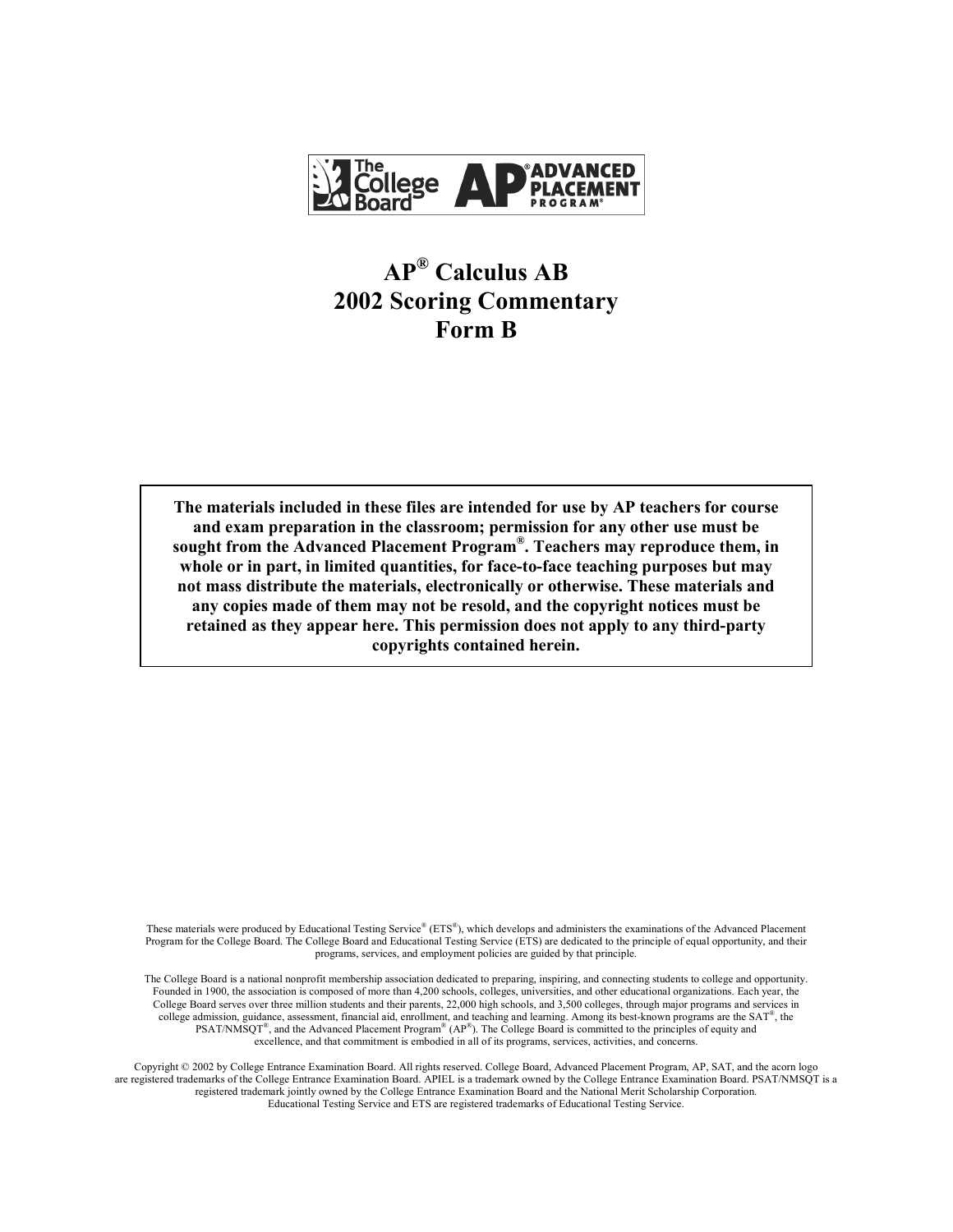#### **Question 1**

This problem involved definite integration in the solution of standard questions about area and volume. Students were required to first find the point of intersection of two graphs to determine the proper interval of integration and were expected to use the numerical equation solver of a graphing calculator for this purpose. Once this interval was determined, each of the three parts of the problem required setting up and evaluating an appropriate definite integral to find (a) the area of the region, (b) the volume generated by revolving the same region about the *x*-axis, and (c) the volume of a solid described in terms of cross sections based in the region. Students were expected to use the numerical integration capabilities of a graphing calculator in each case.

The mean score was 5.90.

Sample A (Score 9)

The student earned all 9 points.

Sample C (Score 7)

The student earned 7 points: 1 point in part (a), 3 points in part (b), 2 points in part (c), and the universal region point. The student lost the answer points in parts (a) and (c) for incorrectly evaluating the volume integrals.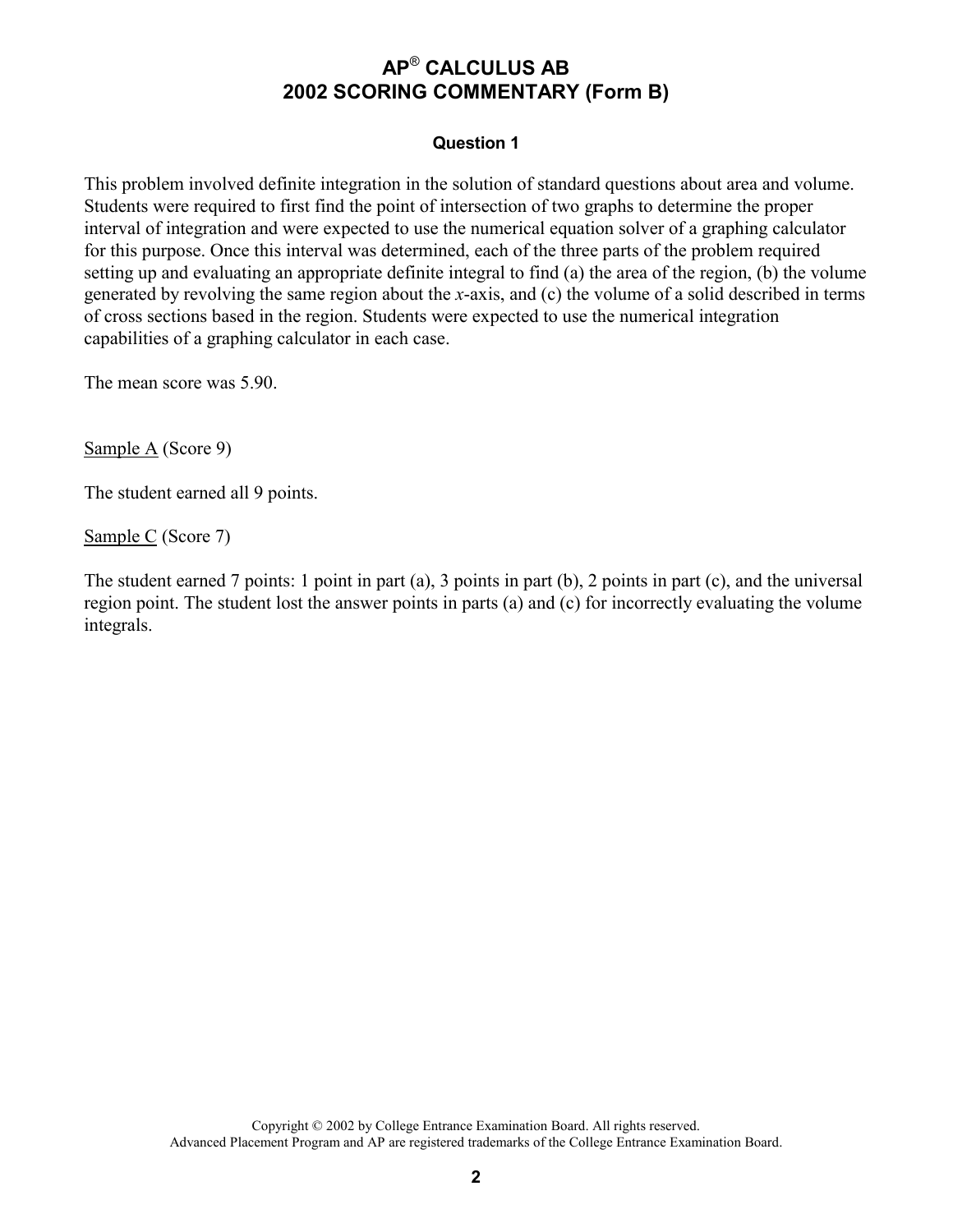#### **Question 2**

This problem presented the rate of change of the amount of pollutant in a lake along with an initial condition and a safety level criterion. Part (a) asked for an interpretation, requiring the calculation of a derivative value with justification. Parts (b) and (c) asked students to find when the pollutant reached its minimum, and whether or not that minimum was below the given safety level. These answers required sufficient justification. Finding the time at which the minimum occurred required solving  $P'(t) = 0$ , and it was expected that students would use the numerical equation solver of a graphing calculator for this purpose. Justifying that an absolute minimum occurred at a specific time *t* required an explanation that suitably addressed all values  $t \ge 0$ . Such a justification could appeal to the sign of the derivative  $P'$ for these values. Determining whether the lake was safe, and supporting that determination, was most directly accomplished by evaluating the minimum value by using a definite integral. Part (d) asked for a tangent line approximation to  $P(t)$  using the initial condition. While this approximation may have provided reasonable estimates of  $P(t)$  for *t* near 0, in this case students were asked to use the linear model to predict the time at which the pollutant reached a safe level. This prediction was noticeably different from the answer found in part (b).

The mean score was 3.96.

Sample A (Score 9)

The student earned all 9 points.

Sample C (Score 7)

The student earned 7 points: 1 point in part (a), 2 points in part (b), 2 points in part (c), and 2 points in part (d). In part (b), the student lost the point awarded for justification. In part (c), the student reached an incorrect conclusion since the integral was not evaluated correctly.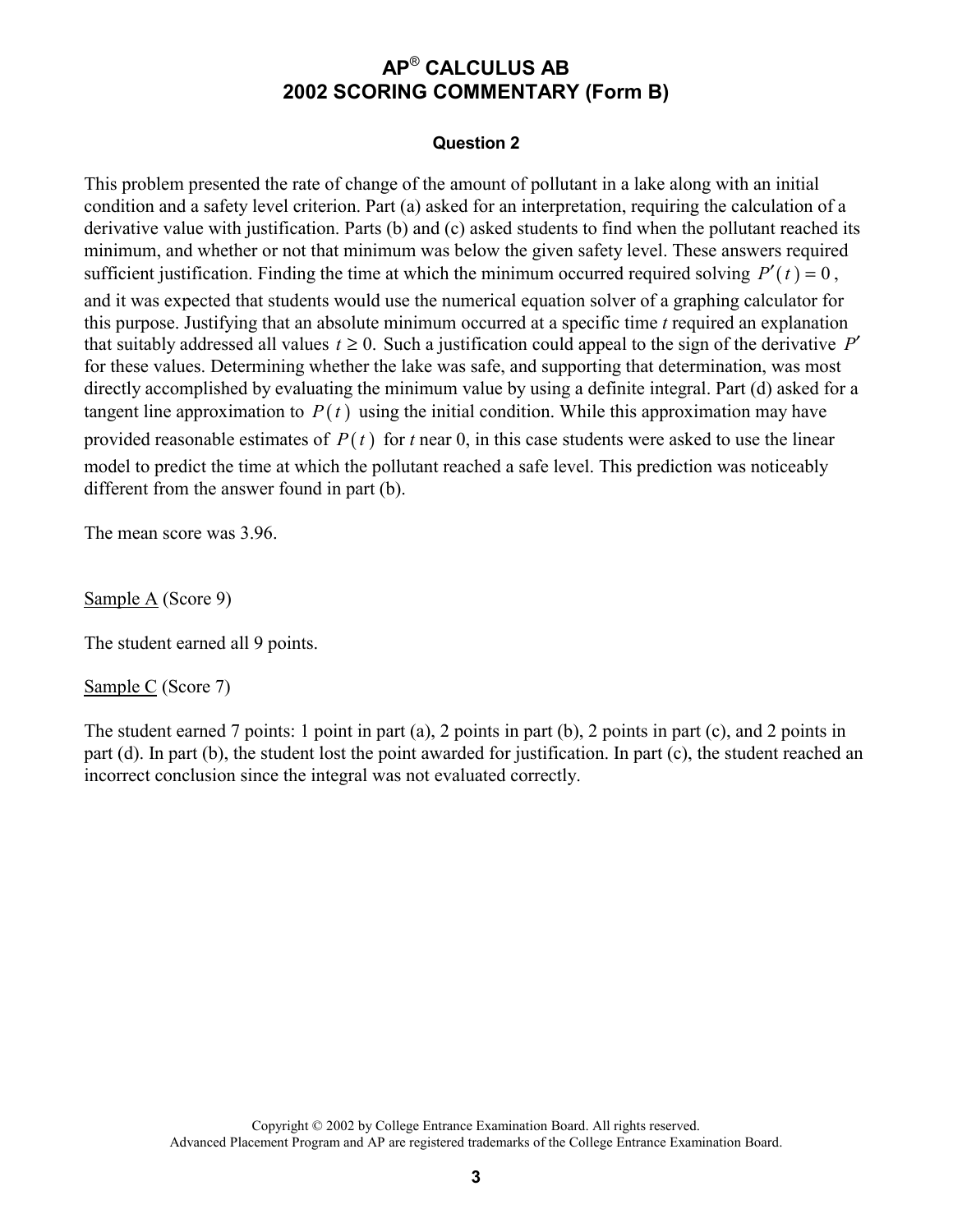#### **Question 3**

This problem presented students with the velocity and initial position of a particle moving along the *x*axis. Part (a) asked students for a graph of this given velocity, which served as a visual reference throughout the problem. Part (b) required an interpretation of the sign of the velocity as it related to movement of the particle. Part (c) asked for the total distance traveled, a result found by calculating a definite integral of the speed over the appropriate time interval. To answer part (d), students needed to decide whether there was a time *b* for which the displacement of the particle, given by a definite integral of velocity, was zero. The sketch made in part (a) provided strong visual clues, but students were not permitted to appeal only to this sketch in supporting an answer. An adequate justification might have appealed to the periodicity of the velocity in establishing that the displacement was positive for all values of *b* in the given interval.

The mean score was 4.10.

Sample B (Score 9)

The student earned all 9 points.

Sample C (Score 7)

The student earned 7 points: 1 point in part (a), 3 points in part (b), 1 point in part (c), and 2 points in part (d). The student lost 2 points in part (c) since no turning point was identified.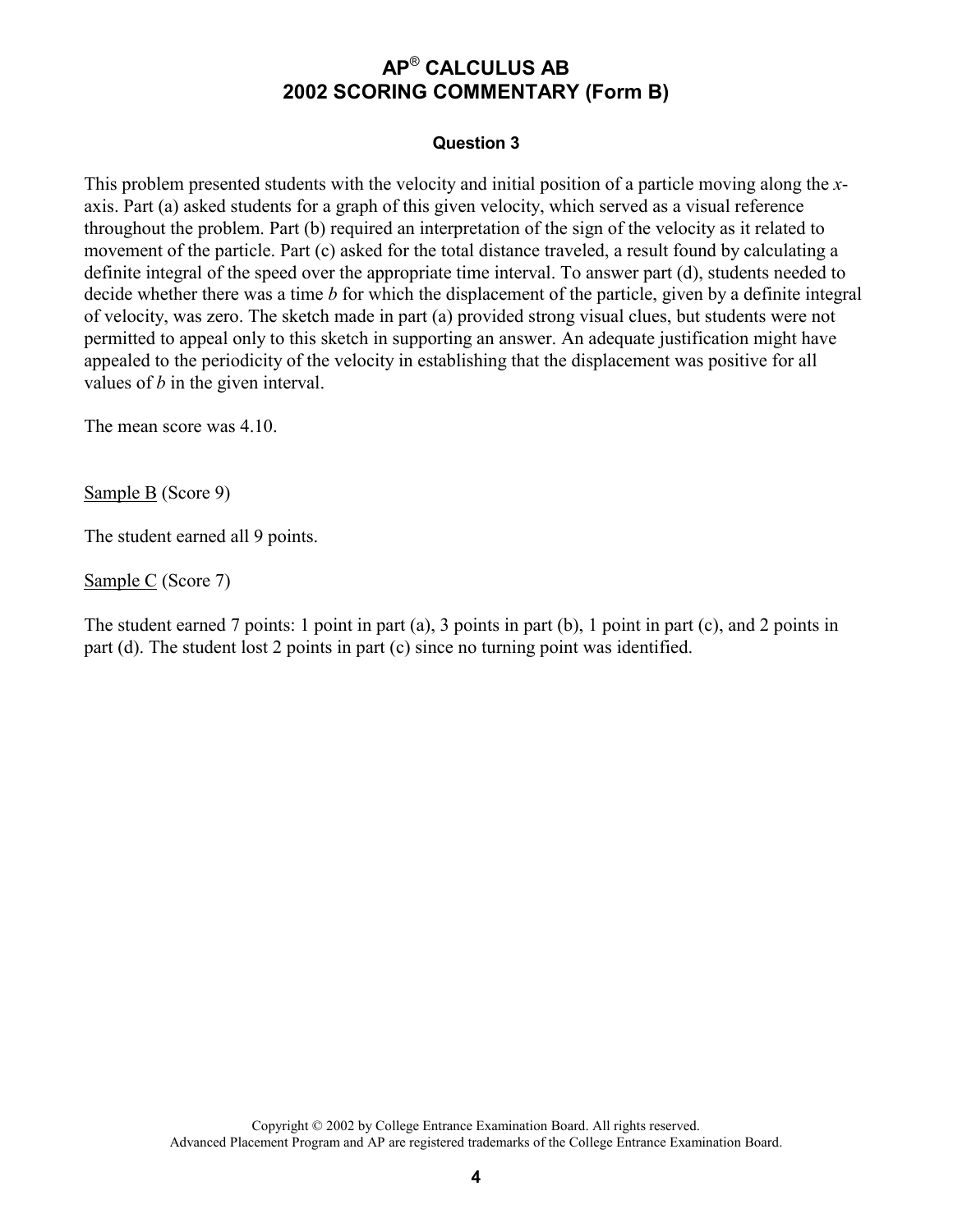#### **Question 4**

In this problem, students were given a graphical representation of a function *f* and a second function *g* that was defined in terms of a definite integral of *f*. The questions asked were most efficiently and directly answered by using the Fundamental Theorem of Calculus and reasoning based on the graph of *f*. Part (a) asked for calculations of  $g(6)$ ,  $g'(6)$ , and  $g''(6)$ . Each value could be found directly using the graph of *f*. Using the fact that  $f = g'$ , part (b) required relating the sign of *f* (positive or negative) to the behavior of *g* (increasing or decreasing). Similarly, using the fact that  $f' = g''$ , part (c) required relating the behavior of the slope of the graph of *f* to the concavity of the graph of *g*. Finally, part (d) asked for a trapezoidal approximation of a definite integral involving *f*. All necessary values for the calculation could be obtained from the graph of *f* and students could take advantage of the symmetry of the graph.

The mean score was 4.47

Sample A (Score 9)

The student earned all 9 points.

Sample C (Score 7)

The student earned 7 points: 2 points in part (a), 3 points in part (b), 2 points in part (c), and 0 points in part (d). The student miscalculated  $g(6)$  in part (a), losing one point. In part (d), the student incorrectly used the absolute value of the first and last terms in the calculation.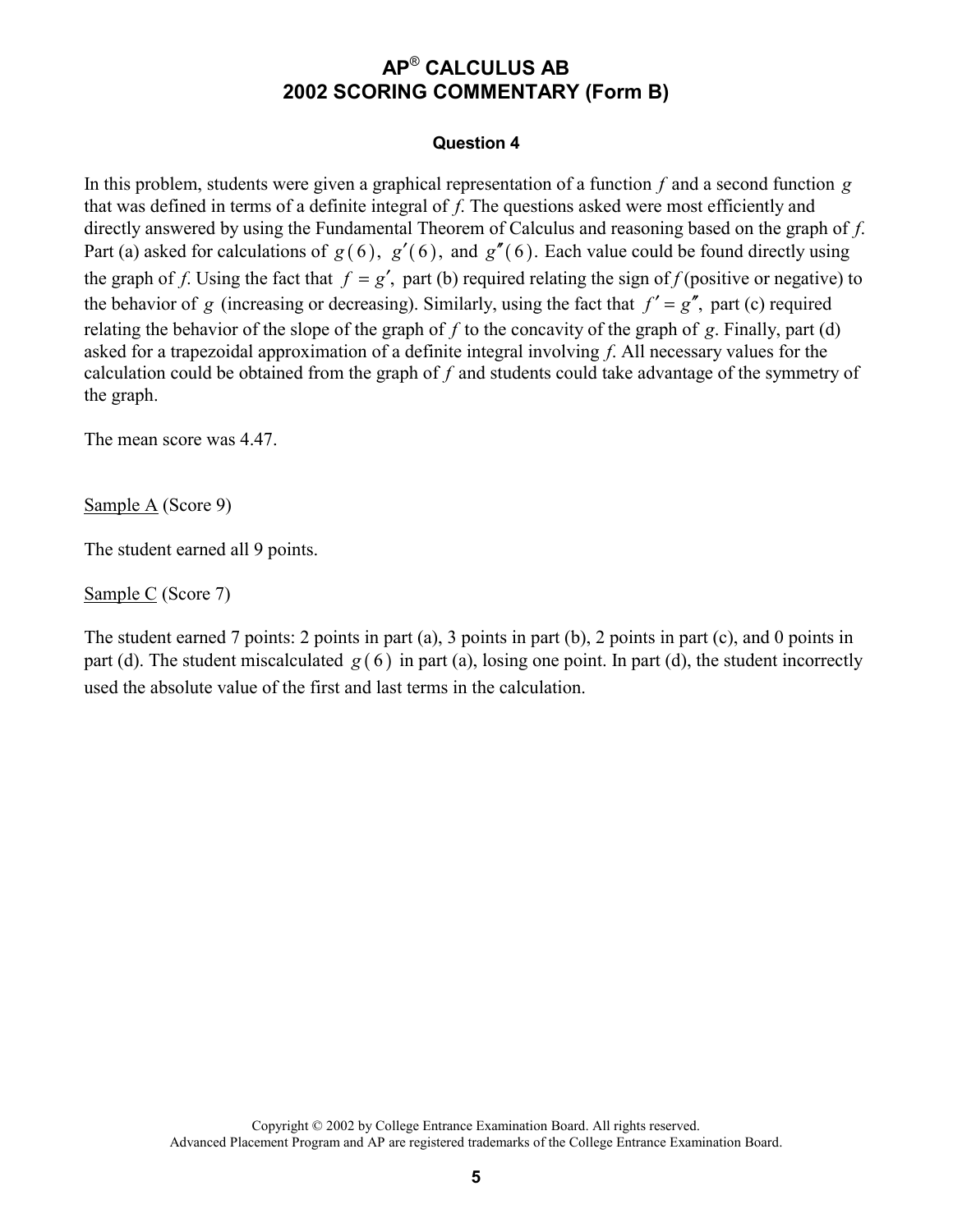#### **Question 5**

This problem presented a separable differential equation. Part (a) asked for the particular solution to the equation satisfying a horizontal tangent line condition. While no initial value condition was supplied explicitly, students could determine that the point of tangency was  $(3, -2)$ . Part (a) further asked students to classify the critical point at  $x = 3$  as a local minimum, local maximum, or neither. The second derivative test was the most straightforward way to determine this, having used implicit differentiation with the original equation to find an expression for  $y''$  in terms of x and y. Part (b) supplied an explicit initial condition and asked students to solve the separable differential equation. The solution was straightforward, but did require students to choose the appropriately signed square root of a quadratic expression.

The mean score was 3.19.

Sample A (Score 9)

The student earned all 9 points.

Sample D (Score 7)

The student earned 7 points: 1 point in part (a) and 6 points in part (b). The student did not use the first derivative test correctly and arrived at an incorrect conclusion.